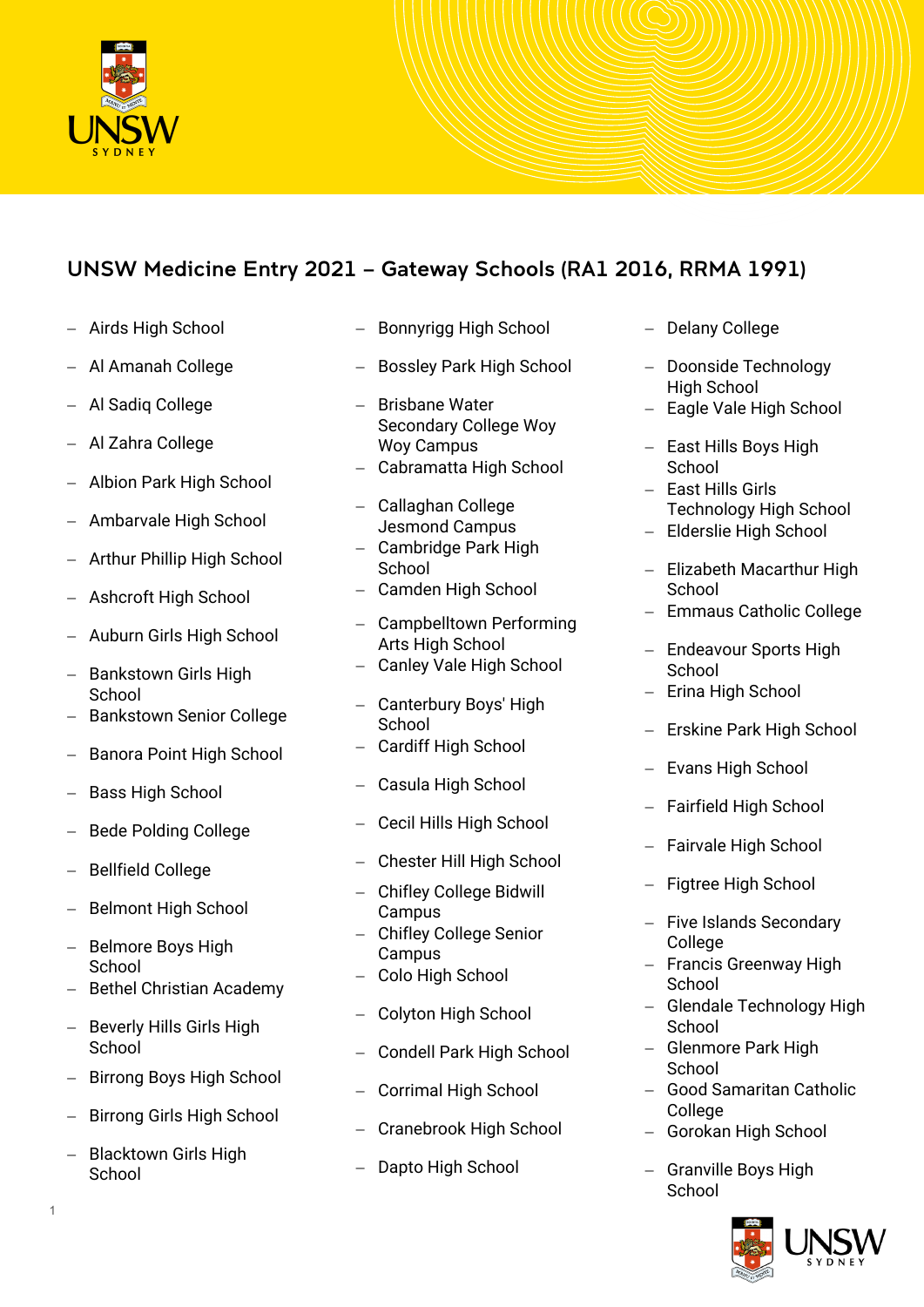

- − Granville South Creative and Performing Arts High School
- − Greystanes High School
- − Hawkesbury High School
- − Heathcote High School
- − Henry Kendall High **School**
- − Holroyd High School
- − Holsworthy High School
- − Holy Spirit Catholic **College**
- − Hoxton Park High School
- − Hunter River High School
- − Hunter Sports High School
- − Illawarra Sports High School
- − Ingleburn High School
- − Irrawang High School
- − J J Cahill Memorial High **School**
- − James Busby High School
- − James Cook Boys High School
- − James Meehan High **School**
- − Jamison High School
- − John Edmondson High School
- − John Therry Catholic College
- − Kanahooka High School
- − Karabar High School
- − Kariong Mountains High **School**
- − Keira High School
- − Kingscliff High School
- − Kingsgrove High School
- − Kingsgrove North High **School**
- − Kingswood High School
- − Kogarah High School
- − Kurri Kurri High School
- − La Salle Catholic College
- − Lake Illawarra High **School**
- − Lake Macquarie High **School**
- − Lake Munmorah High **School**
- − Leumeah High School
- − Lisarow High School
- − Liverpool Boys High **School**
- − Liverpool Girls High School
- − Loyola Senior High School
- − Lurnea High School
- − Macarthur Adventist College
- − Maitland Grossmann High **School**
- − Maitland High School
- − Marian Catholic College
- − Maronite College Of The Holy Family - Parramatta
- − Marsden High School
- − Mary Mackillop Catholic College
- − Matraville Sports High School
- − Merrylands High School
- − Miller Technology High School
- − Mitchell High School
- − Moorebank High School
- − Moorefield Girls High School
- − Morisset High School
- − Mount Annan High School
- − Mountain View Adventist
- − Narara Valley High School
- − Nepean Creative & Performing Arts High School
- − Newcastle High School
- − Northern Beaches Secondary College Cromer Campus
- − Northlakes High School
- − Oak Flats High School
- − Pacific Coast Christian **School**